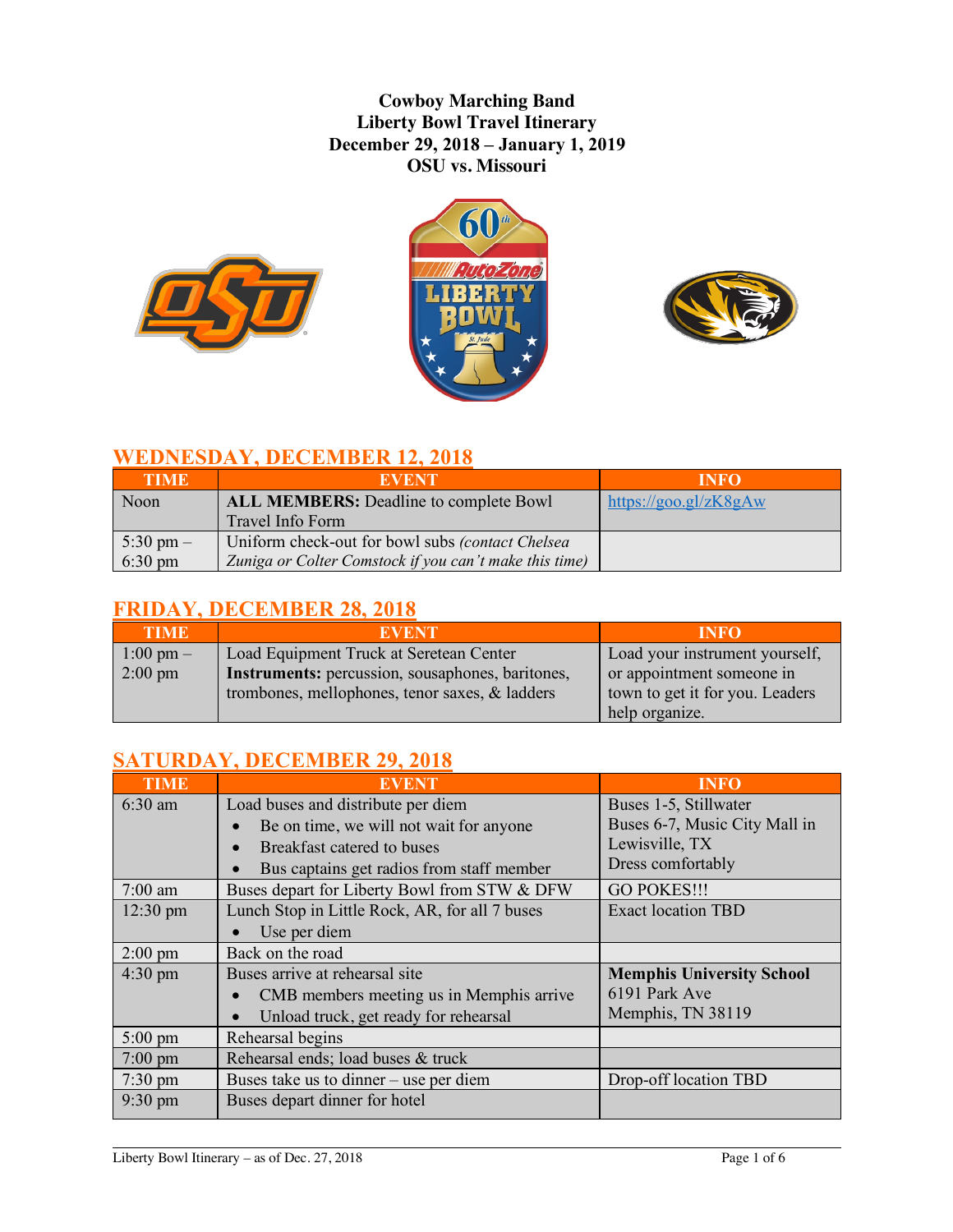| $9:50 \text{ pm}$ | Buses arrive at hotel                          | <b>Guest House at Graceland</b> |
|-------------------|------------------------------------------------|---------------------------------|
|                   | • Check in, relax, get some rest!              | 3600 Elvis Presley Blvd         |
|                   | https://guesthousegraceland.com/               | Memphis, TN 38120               |
|                   |                                                | $(901)$ 443-3000                |
| $12:00$ am        | Curfew – all members MUST be in their OWN room | Be quiet and respectful guests  |

# **SUNDAY, DECEMBER 30, 2018**

| <b>TIME</b>        | <b>EVENT</b>                                                                          | <b>INFO</b>                      |
|--------------------|---------------------------------------------------------------------------------------|----------------------------------|
| $9:10 \text{ am}$  | Load buses for rehearsal                                                              | Attire = Nike Shorts $\&$ T's    |
|                    | Grab breakfast as we load the buses                                                   | (more layers if cold); bring     |
|                    |                                                                                       | <b>FULL UNIFORM</b>              |
| $9:30$ am          | Buses depart for rehearsal                                                            | <b>Memphis University School</b> |
| $10:00$ am         | Buses arrive at rehearsal                                                             |                                  |
|                    | Unload, section warmups: rehearse halftime                                            |                                  |
|                    | music                                                                                 |                                  |
| $10:00$ am         | NCAA Pre-game Meeting                                                                 | LB Memorial Stadium VIP          |
|                    | One director or TA will attend                                                        | Media Room, within Gate 4        |
| $10:30$ am         | CMB Rehearsal at Memphis University School                                            |                                  |
|                    | Bring halftime music $&$ stands tunes                                                 |                                  |
| $12:30 \text{ pm}$ | Rehearsal Concludes; load buses & truck                                               | Eat lunch, change into uniform,  |
|                    | Lunch delivered to parking lot                                                        | load buses                       |
| $1:15$ pm          | Buses take us to pep rally location                                                   | Drop off at $4th$ & MLK in front |
|                    | Staff unload one ladder & possibly drum stands                                        | of FedEx Forum                   |
|                    | before parade                                                                         |                                  |
| $1:45$ pm          | Buses arrive at Pep Rally location                                                    |                                  |
| $3:00 \text{ pm}$  | AutoZone Liberty Bowl Parade on Beale St                                              | <b>Attire = FULL UNIFORM</b>     |
|                    | "Parade" from Beale & 4 St to Beale & 2 <sup>nd</sup> St                              |                                  |
| $4:10 \text{ pm}$  | In position for Bash on Beale Pep Rally                                               | Handy Park on Beale St           |
| $4:30$ pm          | Bash on Beale Pep Rally                                                               |                                  |
| $5:30 \text{ pm}$  | Buses return to hotel                                                                 |                                  |
| $7:30$ pm          | Buses depart for dinner (use per diem)                                                |                                  |
| $10:30 \text{ pm}$ | Buses return to hotel from dinner                                                     |                                  |
| $1:00$ am          | Curfew – all members MUST be in their OWN room $\vert$ Be quiet and respectful guests |                                  |

# **MONDAY, DECEMBER 31, 2018 – GAME DAY!!!**

| <b>TIME</b>        | <b>EVENT</b>                                       | <b>INFO</b>                        |
|--------------------|----------------------------------------------------|------------------------------------|
| $8:30$ am          | Load buses                                         | <b>Attire = OSU clothes for</b>    |
|                    | Grab breakfast as we load the bus                  | rehearsal                          |
|                    | Have FULL UNIFORM with you, including<br>$\bullet$ |                                    |
|                    | layers for warmth if needed!!!                     |                                    |
| $8:45$ am          | Buses depart for Rehearsal                         | <b>Memphis University School</b>   |
| $9:15$ am          | Buses arrive at site – unload, section warmups     |                                    |
| $9:30$ am          | Rehearsal begins                                   |                                    |
| $10:45$ am         | Rehearsal concludes – load buses                   |                                    |
|                    | Grab lunch as we load buses                        |                                    |
| $11:15 \text{ am}$ | Buses depart for Liberty Bowl Memorial Stadium     | <b>Liberty Bowl Memorial Stad.</b> |
|                    |                                                    | 335 S Hollywood                    |
|                    |                                                    | Memphis, TN 38104                  |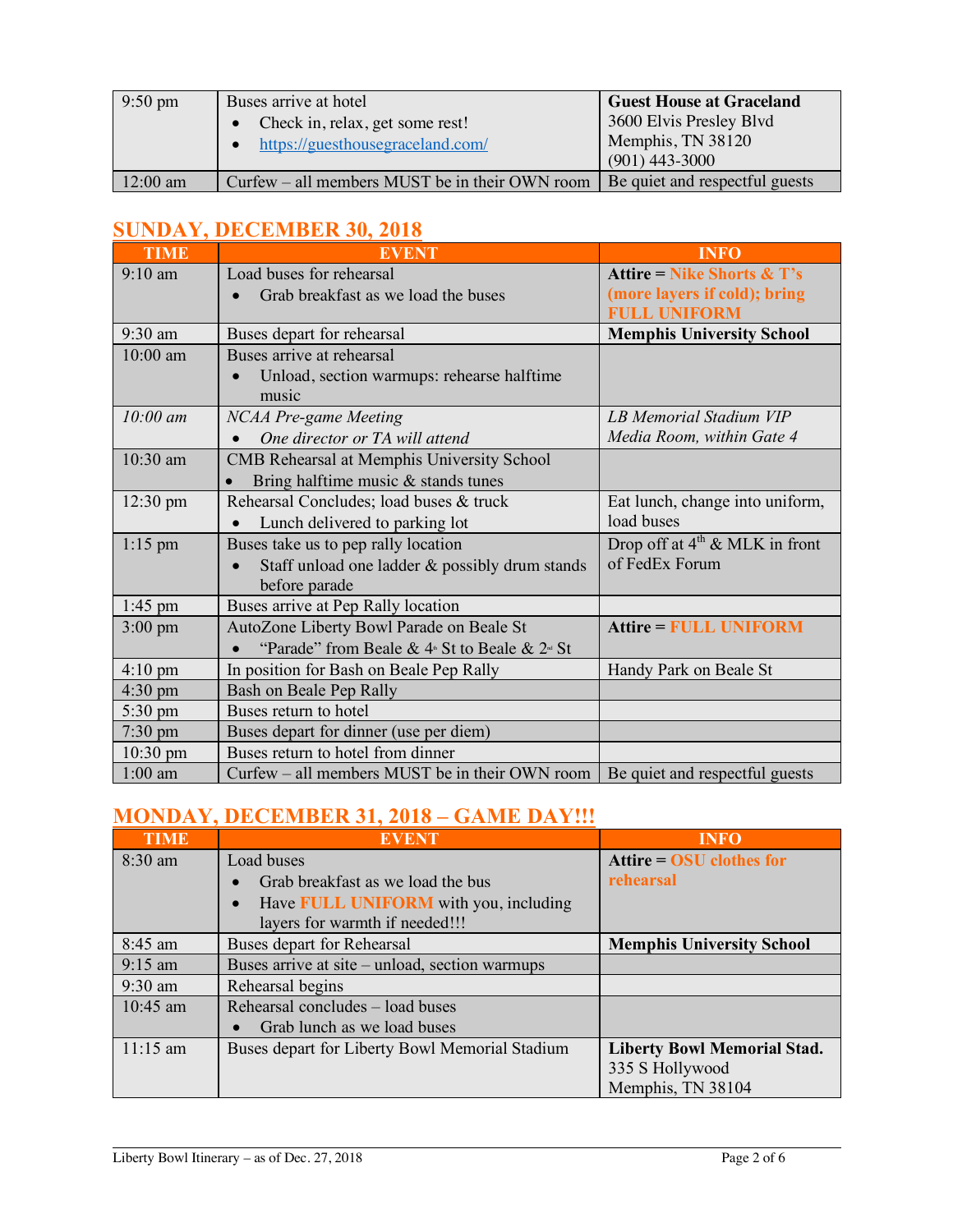| $12:00 \text{ pm}$ | Buses arrive at stadium                       | Liberty Bowl Lot (parking info  |
|--------------------|-----------------------------------------------|---------------------------------|
|                    |                                               | TBD)                            |
| $12:30 \text{ pm}$ | Section Leaders + 1 DM head to The Walk       | Home Run Lane                   |
| $12:45 \text{ pm}$ | The Walk (Leaders)                            |                                 |
| $12:45 \text{ pm}$ | Remainder of CMB Head to OSU Pep Rally        | <b>Creative Arts Building</b>   |
| $1:15$ pm          | Pep Rally for Pre-Game Buffet & Party         | (leaders meet band after Walk)  |
| 2:00               | Move into Liberty Bowl Memorial Stadium       | You may purchase concessions    |
|                    | Seating info TBD                              | once seated                     |
| $2:45$ pm          | Kick-off-OSU vs. Mizzou-GO POKES!!!           |                                 |
|                    | Mizzou performs at Pregame, CMB performs at   |                                 |
|                    | halftime (we perform first before HS bands)   |                                 |
| $6:35$ pm          | Post-game Victory Celebration                 |                                 |
|                    | Possible post-game meal delivered             |                                 |
| $7:15$ pm          | Buses depart for Main Event                   |                                 |
|                    | Food & BRIEF Banquet ceremonies / video to    |                                 |
|                    | start, then unlimited game play, dancing,     |                                 |
|                    | bowling, laser tag, and more to follow!       |                                 |
| $8:00 \text{ pm}$  | <b>Buses arrive at Main Event</b>             | <b>Main Event Entertainment</b> |
|                    | Get seated, then buffet-style dinner served   | 7219 Appling Farms Pkwy         |
|                    | Brief CMB Banquet presentation, followed by   | Memphis, TN 38133               |
|                    | banquet video, THEN unlimited games,          |                                 |
|                    | bowling, laser tag, gravity ropes, billiards, |                                 |
|                    | shuffle board etc. all night!                 |                                 |
| <b>MIDNIGHT</b>    | <b>※ 高 HAPPY NEW YEAR!!! ※ 高</b>              |                                 |
| $12:45$ am         | Buses depart for hotel                        |                                 |
| $2:00$ am          | Curfew                                        |                                 |

# **TUESDAY, JANUARY 1, 2019**

| <b>TIME</b>        | <b>EVENT</b>                                       | <b>INFO</b>                    |
|--------------------|----------------------------------------------------|--------------------------------|
| $9:30$ am          | Load buses, grab boxed breakfast meal & juice      | Dress comfortably              |
|                    | Buses 1-5: Stillwater; Buses 6-7: DFW<br>$\bullet$ |                                |
| $10:00$ am         | Buses depart for the voyage home                   |                                |
| $12:30 \text{ pm}$ | Lunch stop in Little Rock, AR (all buses)          | Per diem                       |
| $2:00 \text{ pm}$  | Back on the road for STW & DFW                     |                                |
| $7:00 - 7:30$      | Buses arrive back in Stillwater & Dallas           | Uniform / Instrument Check-In  |
| pm (est.)          | Return radios to staff<br>$\bullet$                | will take place in January.    |
|                    | Enjoy the rest of your break!                      | Those not returning in spring  |
|                    |                                                    | semester, return uniforms upon |
|                    |                                                    | arrival                        |

## *MISCELLANEOUS INFORMATION*

## **PERFORMANCE INFO**

**Pregame**: We will not perform pregame at this bowl. **Halftime**: The Greatest Showman, Ride 'em (& maybe Chant) off the field.

## **Luggage**

You may bring: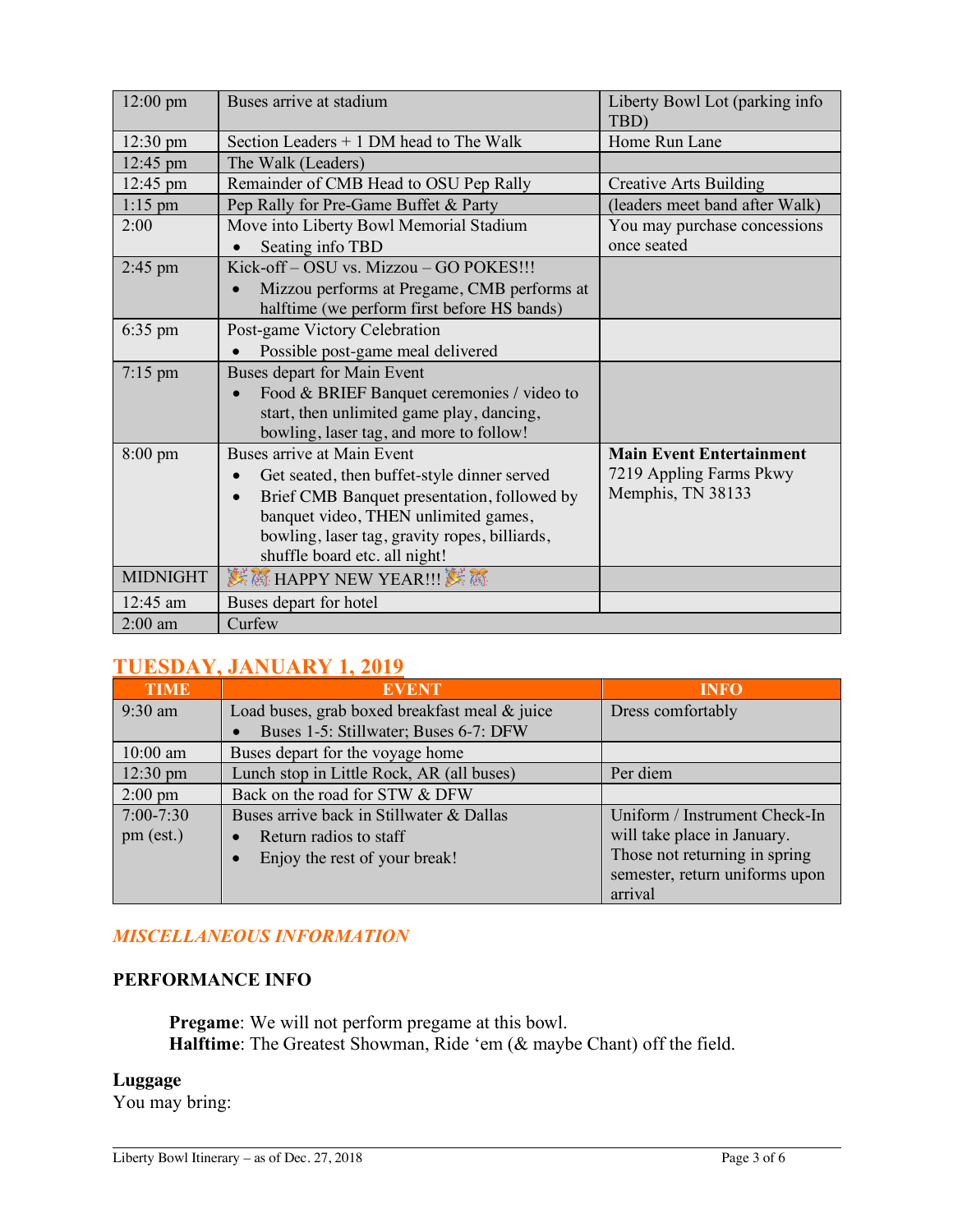- **ONE** suitcase (no trunks!)
- A garment bag
- A carryon bag

#### **Climate**

https://weather.com/weather/tenday/l/USTN0325:1:US Cool during the day (could be anywhere from 30s – 50s/60s) Cold at night (30s – 40s). Bring layers (sweatshirt, jacket, etc.)

#### **Things to do near hotel**

Memphis is a fun city, but it also has dangerous parts. The hotel is a very nice hotel, but it is in a bad part of town. DON'T GO ANYWHERE ALONE!!! Stick together.

#### WHAT YOU NEED TO DO FROM NOW UNTIL DECEMBER 29<sup>th</sup>

- 1. Be proactive and stay informed
	- a. Check your email / Remind app daily
	- b. Check the website regularly
- 2. Stay in good physical and musical shape
- 3. Download any materials you have lost
- 4. Be on time in Stillwater, Dallas, & Little Rock
	- a. We have a schedule to maintain
	- b. We will not wait for anyone
- 5. Pack well ahead of time
- 6. Use a checklist
- 7. Allow plenty of time to drive to pick up destination

## **PACKING LIST (THIS IS BY NO MEANS A COMPLETE LIST)**

| Black Nike T's                 | <b>Black Nike Polo</b>            |
|--------------------------------|-----------------------------------|
| CMB Baseball caps              | Stuff to do/read/watch on the bus |
| Sunscreen                      | Sunglasses                        |
| Carry-on for personal items    | Clothes for 4 days                |
| Any prescribed medication      | Nice Clothes for Banquet          |
| Instrument and all accessories | <b>ALL MUSIC NEEDED</b>           |
| <b>Raincoats</b>               | Swimsuits (if using hotel pool)   |

Uniform, including white jacket, orange bibbers, white shoes  $\&$  socks, white gloves, cowboy hats, baseball caps, rain coats, black Nike T's...)

#### **RESPONSIBILITIES AND EXPECTATIONS**

- 1. Pack carefully using a checklist. Make sure you have all of your stuff!!!
- 2. No personal coolers are allowed on the bus.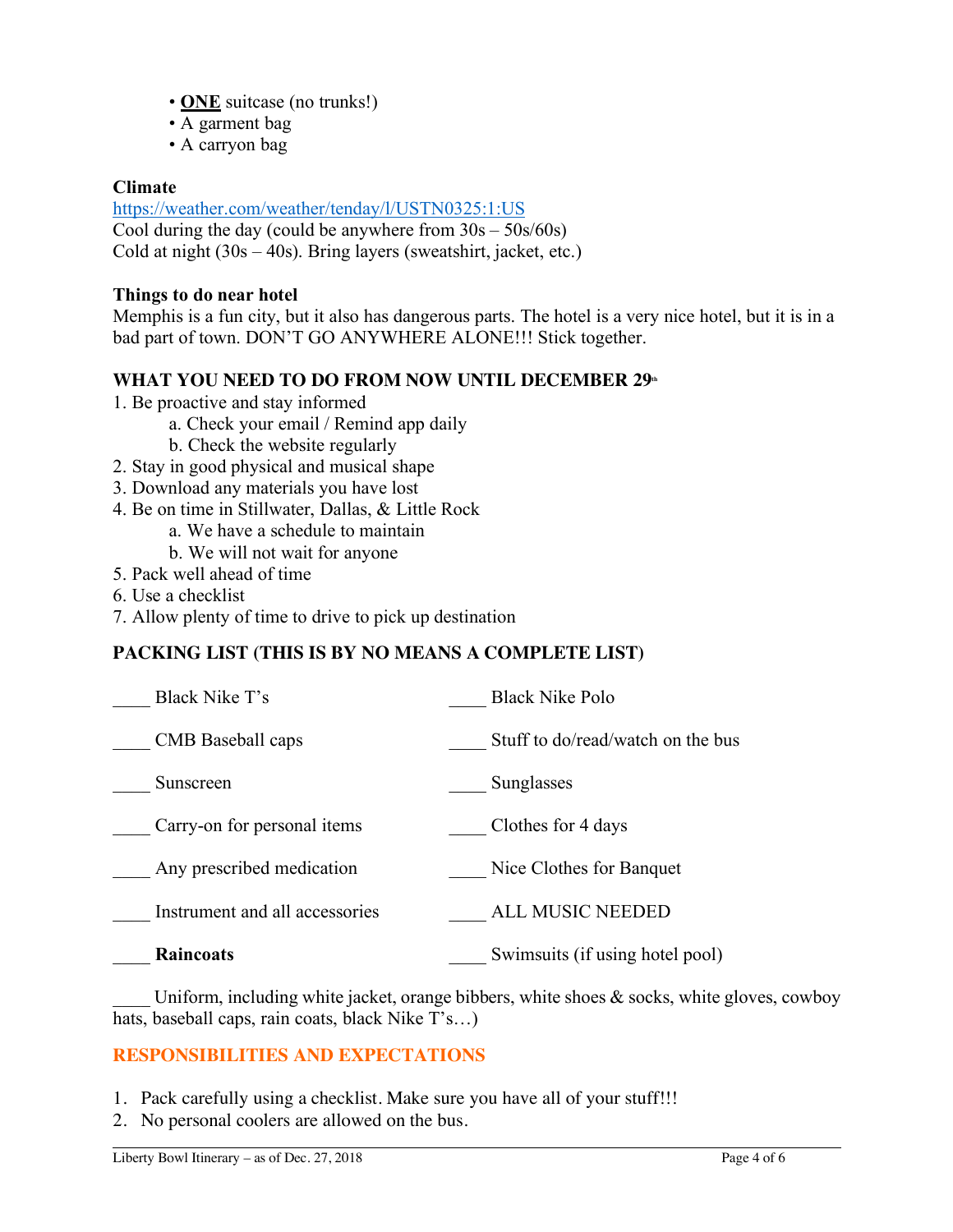- 3. Observe all laws and band policies relating to the consumption of alcohol. If you are of age, do not wander the halls of the hotel with alcoholic beverages.
- 4. Please understand that if you are unable to perform, or if your performance level is diminished due to poor decision-making, your membership status will be placed in jeopardy.
- 5. No smoking on the bus, in the hotel, or in uniform.
- 6. Have a great time at the hotel, but not at the expense of others who are trying to sleep. **DO NOT WANDER THE HALLS!**
- 7. Support the team as hard as you can. Refrain from taunting or personal attacks.
- 8. Don't allow yourself to be baited by opposing fans into saying or doing something foolish. Please let a staff member deal with these people rather than taking matters into your own hands.
- 9. Absolutely no profanity in uniform.
- 10. Please travel in groups of three or more at all times, especially at night.
- 11. It takes a long time for us to move from point A to point B. Allow extra time for elevators, etc. to avoid being left behind.
- 12. Make sure that your entire room is awake and out of bed each day. Don't allow your friends to sleep in.
- 13. In the event of unlawful misconduct, the individual is subject to local police jurisdiction and may be subject to university disciplinary action. In the event of unacceptable behavior, the individual is subject to immediate membership disqualification.

## **ALWAYS REMEMBER!**

*We are traveling to the Liberty Bowl as members of the largest and most visible student group in the Oklahoma State University family. Unlike when we travel as private citizens, our appearance, words, and actions represent and reflect upon the hundreds of thousands of people associated with our band program, university, and state. It is the responsibility of each and every one of us to make certain that everything we do and say reflects positively on these entities while maintaining the tradition of excellence expected of us.*

## *HAVE A GREAT TRIP!*

## **Trip Policy**

All rules concerning rehearsals and game day policies still apply. Students are expected to read itineraries and be on time for all events. Roll will be taken only when the band leaves Stillwater. Any student missing a bus or plane will be expected to meet the band at its next destination at their own expense.

The use of alcoholic beverages and the partaking of illegal substances prior to, during, and until the conclusion of the function will not be tolerated. Failure to comply with these rules will result in dismissal from the organization and forfeiture of one's service award. Additionally, you will be expected to reimburse the University for your portion of the travel expenses if you are sent home early.

You will receive a per diem on this trip. The amount is still to be determined, but it will be more than adequate to cover all meal costs.